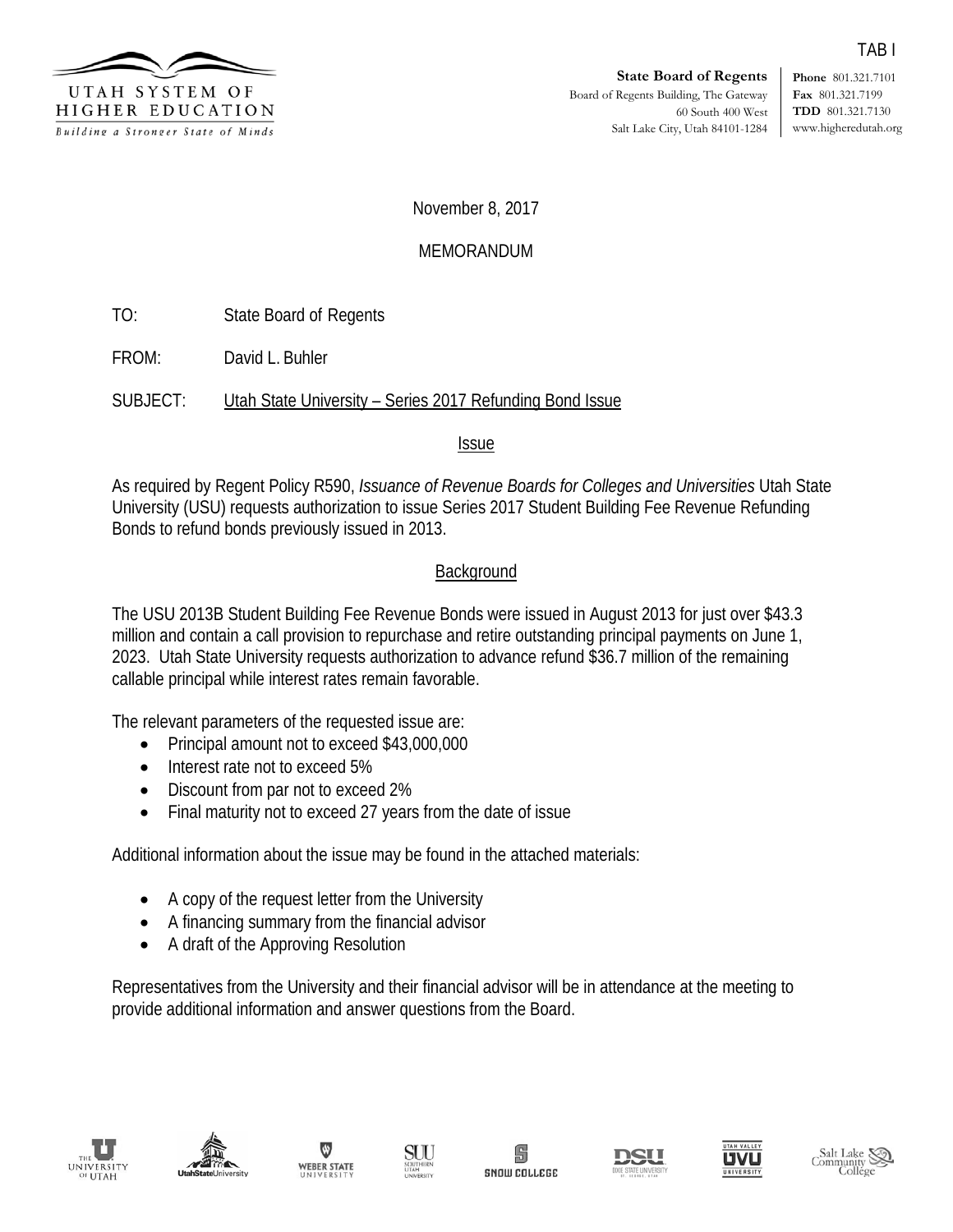Commissioner's Recommendation

The Commissioner recommends approval of the proposed Authorizing Resolution to refund Utah State University's Series 2013B Student Building Fee Revenue Bonds as proposed.

> $\overline{\phantom{a}}$  , and the contract of the contract of the contract of the contract of the contract of the contract of the contract of the contract of the contract of the contract of the contract of the contract of the contrac David L. Buhler Commissioner of Higher Education

DLB/KLH/RPA **Attachments**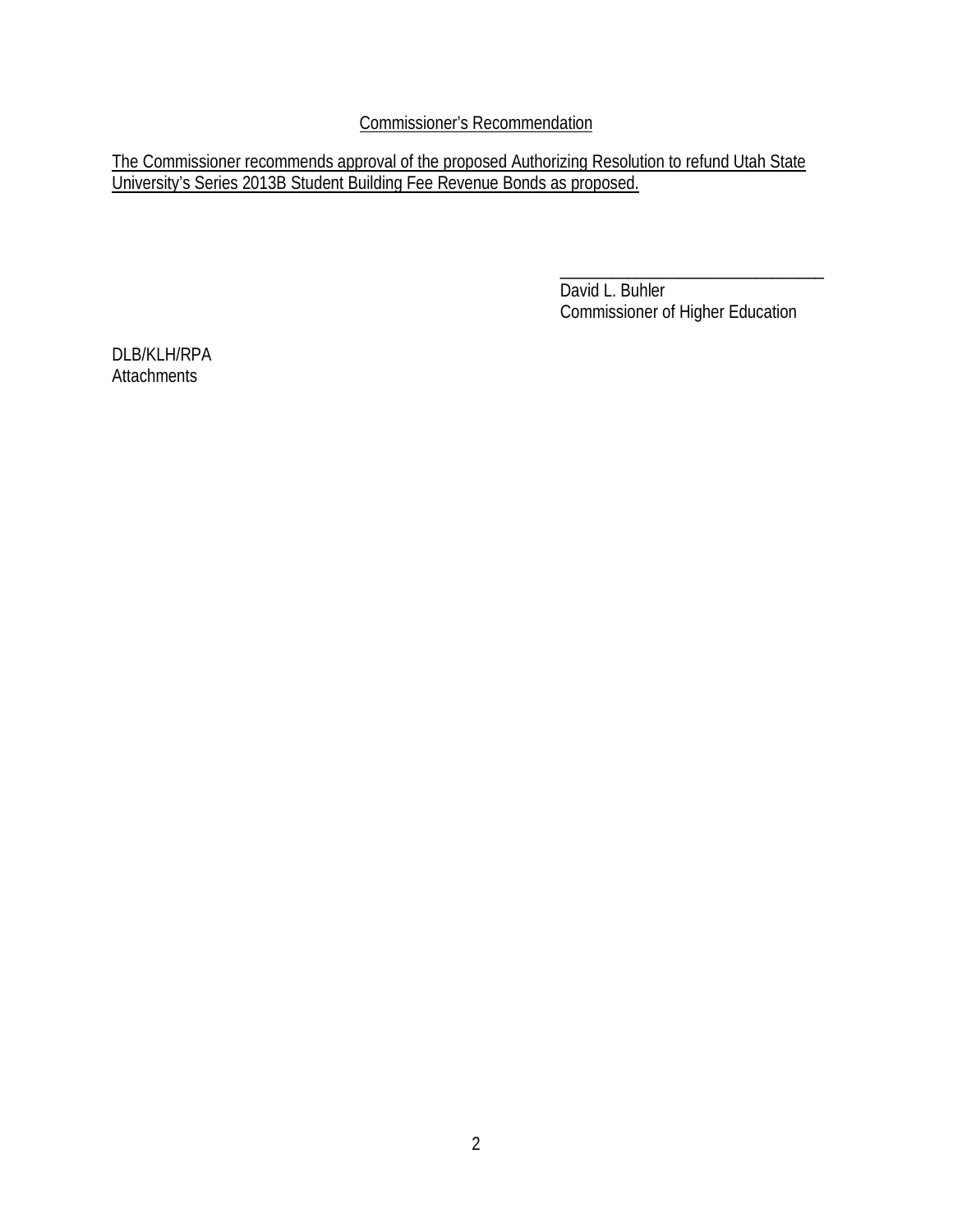

November 8, 2017

Commissioner David L. Buhler Utah State Board of Regents Board of Regents Building The Gateway 60 South 400 West Salt Lake City, Utah 84101-1284

Dear Commissioner Buhler:

Utah State University requests that the Board of Regents approve refunding of the Utah State University Student Building Fee Revenue Bonds, Series 2013B.

The current Student Building Fee Revenue Bonds, Series 2013B are eligible for a one-time advanced refunding. Based on current interest rates, analysis shows that it would be advantageous for USU to refund the eligible Series 2013B bonds. Currently, the NPV savings from this proposed refunding is approximately 6% or \$2.3 million.

Gilmore & Bell has been appointed to serve as bond and disclosure counsel.

We appreciate your support in this endeavor and ask that you present this item for Regents approval.

Sincerely,

David T. Cowley Vice President for Business and Finance

C: Kimberly Henrie, Associate Commissioner for Finance & Facilities Rich Amon, Assistant Commissioner for Business & Facilities Noelle Cockett, President Dan Christensen, Controller Dwight Davis, Associate Vice President for Business and Finance Brian Baker, Zions Bank Public Finance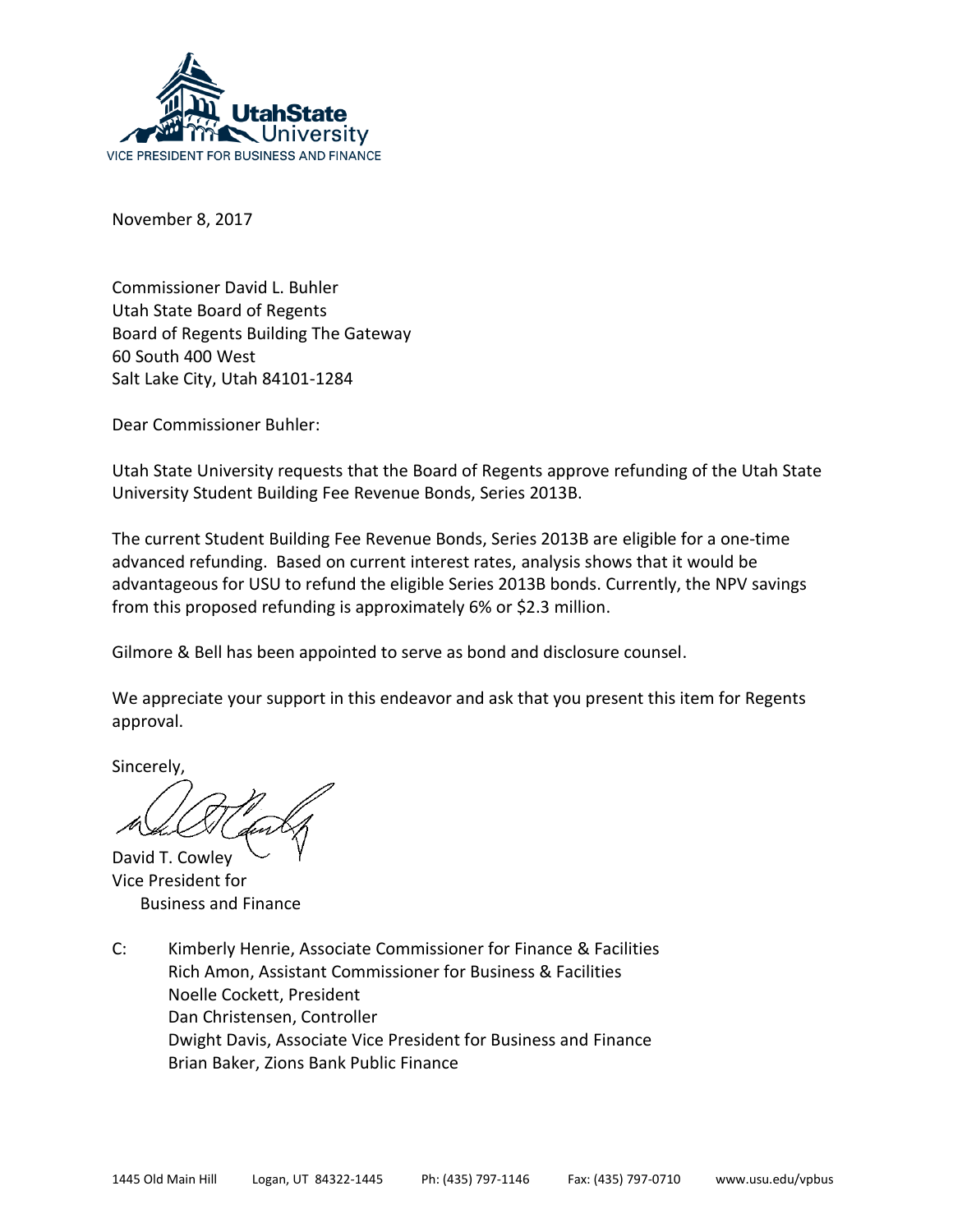### **Utah State University Student Building Fee Revenue Refunding Bonds, Series 2017 Preliminary Summary Sheet**

| Proposed Issue:                      | <b>Student Building Fee Revenue Refunding Bonds</b>                                                                                                                                                                                                                                                     |
|--------------------------------------|---------------------------------------------------------------------------------------------------------------------------------------------------------------------------------------------------------------------------------------------------------------------------------------------------------|
| <b>Total Approximate Issue Size:</b> | \$38,230,000                                                                                                                                                                                                                                                                                            |
| Use of Funds:                        | To refinance the callable maturities (\$36,770,000) of<br>the University's existing Series 2013B Student Building<br>Fee Revenue Bonds for economic savings; and pay<br>associated costs of issuance. The 2013B bonds were<br>issued to fund the Aggie Recreation Center and the<br>Wayne Estes Center. |

Detail of Proposed Series 2017 Bonds:

|                                  | Principal Amount:                                                      | Not to exceed \$43,000,000                                                                                                                                                                                                                                                                                                                                                                                                                                      |
|----------------------------------|------------------------------------------------------------------------|-----------------------------------------------------------------------------------------------------------------------------------------------------------------------------------------------------------------------------------------------------------------------------------------------------------------------------------------------------------------------------------------------------------------------------------------------------------------|
|                                  | <b>Interest Rate:</b>                                                  | Not to exceed 5.0%                                                                                                                                                                                                                                                                                                                                                                                                                                              |
|                                  | <b>Maturity Date:</b>                                                  | Not to exceed 27 years                                                                                                                                                                                                                                                                                                                                                                                                                                          |
|                                  | <b>Aggregate Discount:</b><br>Underwriter's Discount: Not to exceed 2% | Not to exceed 2%                                                                                                                                                                                                                                                                                                                                                                                                                                                |
|                                  | <b>Bond Rating:</b>                                                    | AA from S&P                                                                                                                                                                                                                                                                                                                                                                                                                                                     |
|                                  | Source of Repayment:                                                   | <b>Student Building Fee</b><br>Revenues                                                                                                                                                                                                                                                                                                                                                                                                                         |
| <b>Timetable Considerations:</b> | 28, 2017.                                                              | Regent approval will be sought at the November 17<br>meeting. The University is proceeding with plans to<br>sell bonds soon after Regent approval is received, with<br>a tentative sale date planned for December 14. The<br>University anticipates selling bonds by competitive<br>sale, and the underwriter will be whichever provides the<br>lowest borrowing cost (and thus highest savings) to the<br>University. The anticipated closing date is December |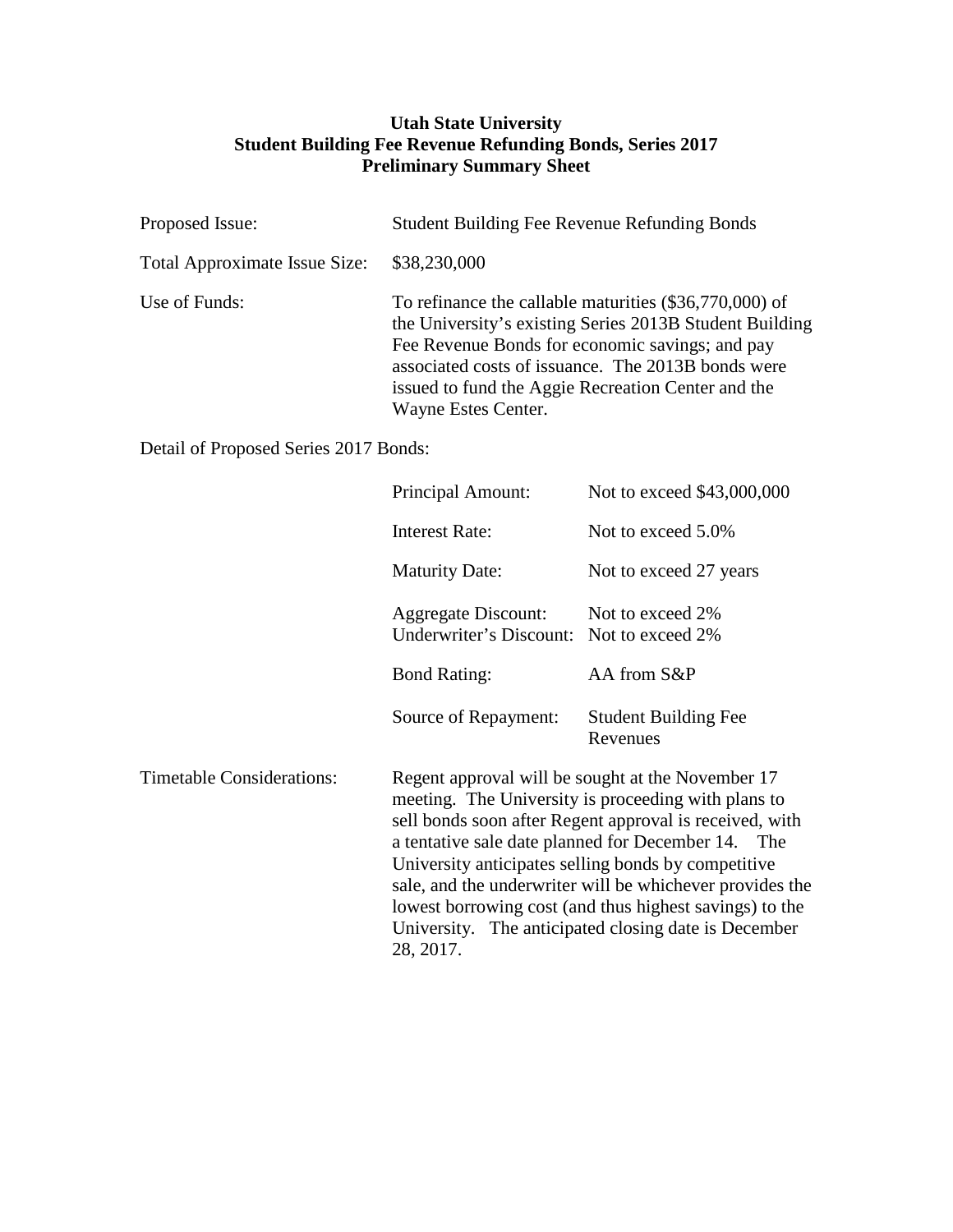#### APPROVING RESOLUTION UTAH STATE UNIVERSITY STUDENT BUILDING FEE REVENUE REFUNDING BONDS

Logan, Utah

November 17, 2017

The State Board of Regents of the State of Utah (the "Board") met in regular session (including by electronic means) at Utah State University in Logan, Utah on November 17, 2017, commencing at 9:00 a.m. The following members were present:

| Daniel W. Campbell   | Chair                 |
|----------------------|-----------------------|
| Harris H. Simmons    | Vice Chair            |
| Jesselie B. Anderson | Member                |
| Nina Barnes          | Member                |
| Wilford W. Clyde     | Member                |
| Marlin K. Jensen     | Member                |
| Ronald W. Jibson     | Member                |
| Patricia Jones       | Member                |
| Steven J. Lund       | Member                |
| Robert S. Marquardt  | Member                |
| Christina Ortega     | Member                |
| Robert W. Prince     | Member                |
| Mark R. Stoddard     | Member                |
| Teresa L. Theurer    | Member                |
| Alex Trujillo        | <b>Student Regent</b> |
| Joyce P. Valdez      | Member                |
| Thomas Wright        | Member                |
|                      |                       |

Absent:

Also Present:

Loreen Olney Secretary

David L. Buhler Commissioner of Higher Education

\_\_\_\_\_\_\_\_\_\_\_\_\_\_\_\_\_\_\_ \* Non-voting member from State Board of Education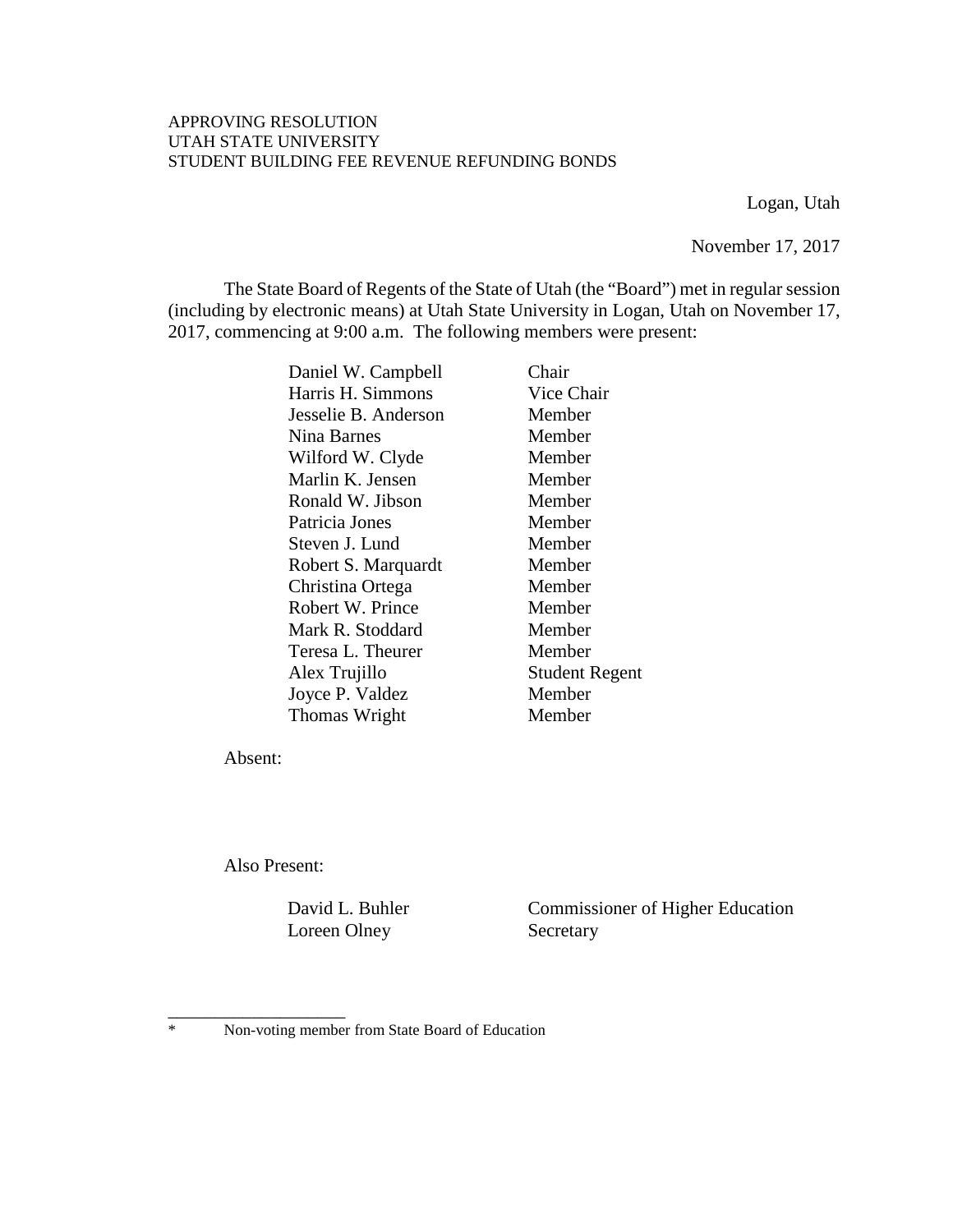After the meeting had been duly convened and called to order by the Chair, the roll had been called with the above result and after other matters not pertinent to this Resolution had been discussed, the Chair announced that one of the purposes of the meeting was the consideration of various matters with respect to the issuance and sale of the State Board of Regents of the State of Utah Utah State University Student Building Fee Revenue Refunding Bonds.

The following resolution was introduced in written form and after full discussion, pursuant to motion made by Regent \_\_\_\_\_\_\_\_\_\_\_\_\_\_\_\_\_\_\_ and seconded by Regent \_\_\_\_\_\_\_\_\_\_\_\_\_\_\_\_\_\_, was adopted by the following vote:

AYE:

NAY:

The resolution is as follows: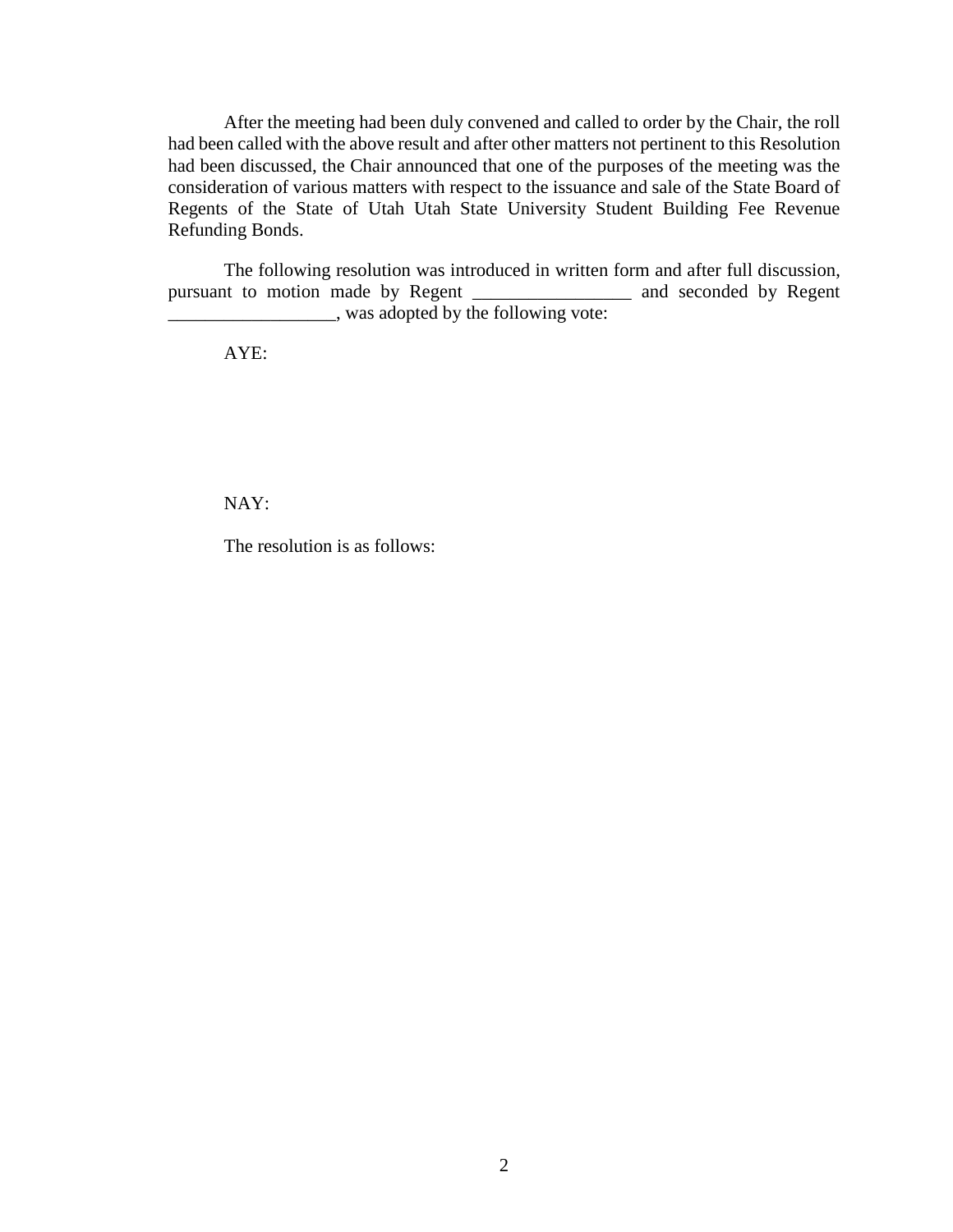#### RESOLUTION

A RESOLUTION OF THE STATE BOARD OF REGENTS OF THE STATE OF UTAH AUTHORIZING THE ISSUANCE AND SALE OF ITS UTAH STATE UNIVERSITY STUDENT BUILDING FEE REVENUE REFUNDING BONDS, IN THE AGGREGATE PRINCIPAL AMOUNT OF NOT TO EXCEED \$43,000,000; AUTHORIZING THE EXECUTION OF A SUPPLEMENTAL INDENTURE, OFFICIAL STATEMENT, AND OTHER DOCUMENTS REQUIRED IN CONNECTION THEREWITH; AUTHORIZING THE TAKING OF ALL OTHER ACTIONS NECESSARY TO THE CONSUMMATION OF THE TRANSACTIONS CONTEMPLATED BY THIS RESOLUTION; AND RELATED MATTERS.

WHEREAS, the State Board of Regents of the State of Utah (the "Board") is established and exists under and pursuant to Section 53B-1-103, Utah Code Annotated 1953, as amended (the "Utah Code"); and

WHEREAS, pursuant to the provisions of Title 53B, Chapter 1, Utah Code, the Board is authorized to act as the governing authority of Utah State University (the "University") for the purpose of exercising the powers contained in Title 53B, Chapter 21, Utah Code, Title 11, Chapter 17, Utah Code, and Title 11, Chapter 27, Utah Code (collectively, the "Act"); and

WHEREAS, pursuant to a General Indenture of Trust dated as of January 15, 1993, between the Board and Wells Fargo Bank, N.A., as successor trustee (the "Trustee"), as heretofore amended and supplemented (the "General Indenture"), the Board has issued, for and on behalf of the University, various series of its Student Building Fee Revenue Bonds to finance projects and to refund bonds of the University; and

WHEREAS, the Board now desires to (i) authorize the issuance of additional bonds for the purpose of refunding a portion of the University's Student Building Fee Revenue Bonds, Series 2013B (the "Refunded Bonds"), (ii) fund a debt service reserve and (iii) pay costs of issuance related thereto; and

WHEREAS, to accomplish the purposes set forth in the preceding recitals, the Board desires to authorize and approve the issuance and sale of its Utah State University Student Building Fee Revenue Refunding Bonds (with such additional or other title and/or series designation(s) as may be determined by the officers of the Board) in one or more series and to be issued from time to time (the "Bonds") in an aggregate principal amount of not to exceed \$43,000,000 pursuant to the General Indenture and a Supplemental Indenture of Trust between the Board and the Trustee (the "Supplemental Indenture" and collectively with the General Indenture, the "Indenture"); and

WHEREAS, the Bonds shall be payable solely from the University's revenues and other moneys pledged therefor in the Indenture and shall not constitute nor give rise to a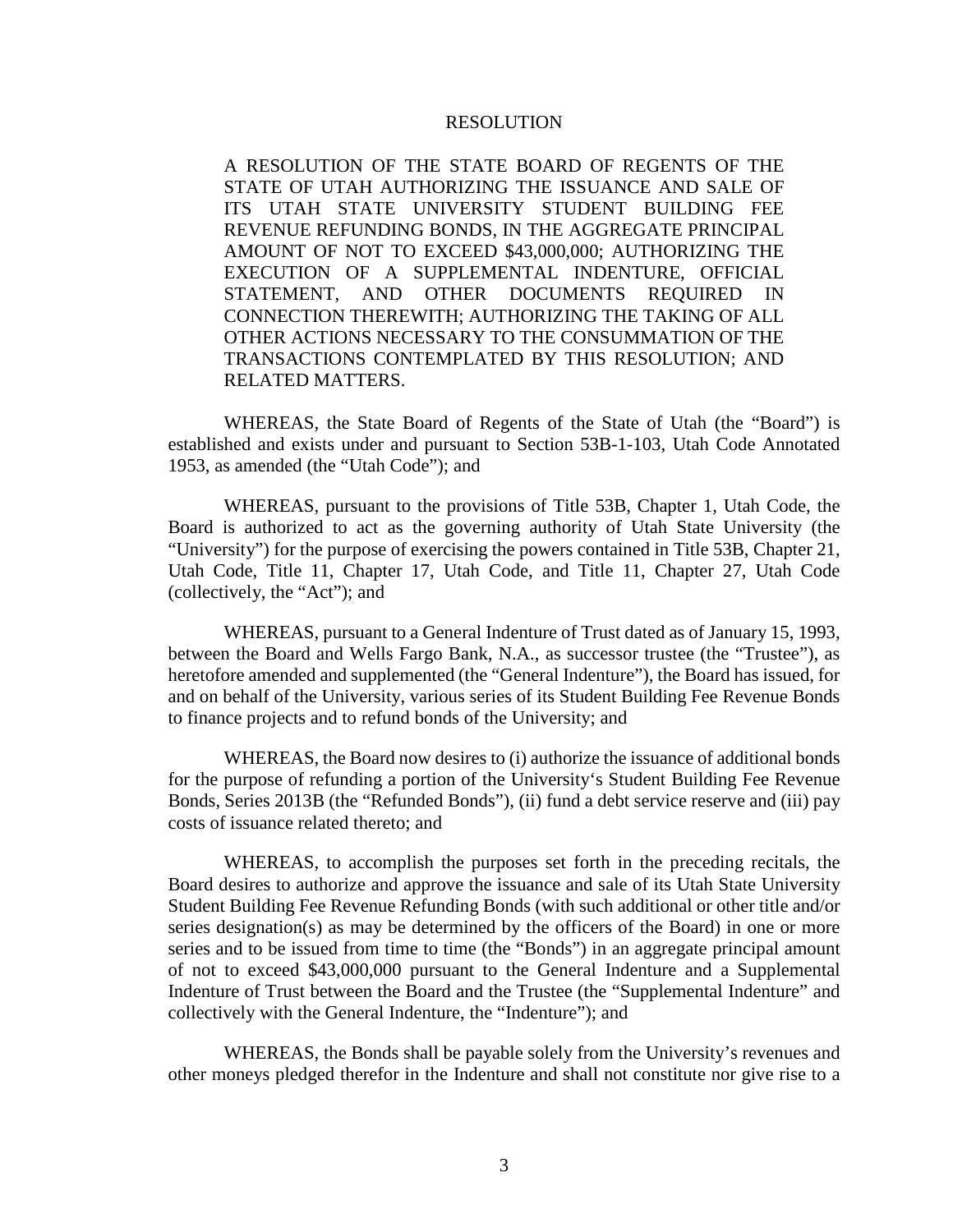general obligation or liability of the Board, the University or the State of Utah or constitute a charge against their general credit; and

WHEREAS, there has been presented to the Board at this meeting a form of a Preliminary Official Statement relating to the Bonds (the "Preliminary Official Statement"), including a form of an Official Notice of Bond Sale (the "Official Notice of Bond Sale"), in the event the Bonds are publicly sold, a form of Supplemental Indenture and a form of a Bond Purchase Agreement (the "Bond Purchase Agreement"), in the case where the Bonds are sold at a negotiated sale or private placement, to be entered into among the Board, the University and the underwriters or purchasers for the Bonds (the "Purchaser"); and

WHEREAS, the Board desires to grant to the Chair and/or Vice Chair of the Board and/or the Chair of the Finance and Facilities Committee of the Board, the authority to approve the method of sale, interest rates, principal amount, terms, maturities, redemption features, and purchase prices at which the Bonds shall be sold and any changes with respect thereto from those terms which were before the Board at the time of adoption of this Resolution; provided such terms do not exceed the parameters set forth in this Resolution.

NOW, THEREFORE, BE IT RESOLVED BY THE STATE BOARD OF REGENTS OF THE STATE OF UTAH, AS FOLLOWS:

Section 1. All terms defined in the foregoing recitals hereto shall have the same meanings when used herein.

Section 2. All actions heretofore taken (not inconsistent with the provisions of this resolution) by the Board and the University and the officers of the Board or the University directed toward the issuance of the Bonds are hereby ratified, approved and confirmed.

Section 3. The Board hereby authorizes, approves and directs the use and distribution of the Preliminary Official Statement substantially in the form of the Preliminary Official Statement presented to the Board at this meeting in connection with the offering and sale of the Bonds, in the event the Bonds are publicly sold. The Chair, Vice Chair and/or Chair of the Finance and Facilities Committee of the Board and the President and/or Vice President for Business and Finance of the University are hereby authorized to execute and deliver on behalf of the Board and the University the final Official Statement in substantially the same form and with substantially the same content as the form of the Preliminary Official Statement presented to this meeting with any such alterations, changes or additions as may be necessary to finalize the Official Statement. The preparation, use and distribution of the Official Statement is also hereby authorized. The Board and the University may elect to privately place the Bonds with or without the use of an Official Statement.

Section 4. The Supplemental Indenture in substantially the form presented to this meeting is in all respects authorized, approved and confirmed. The Chair, Vice Chair and/or Chair of the Finance and Facilities Committee and Secretary of the Board and the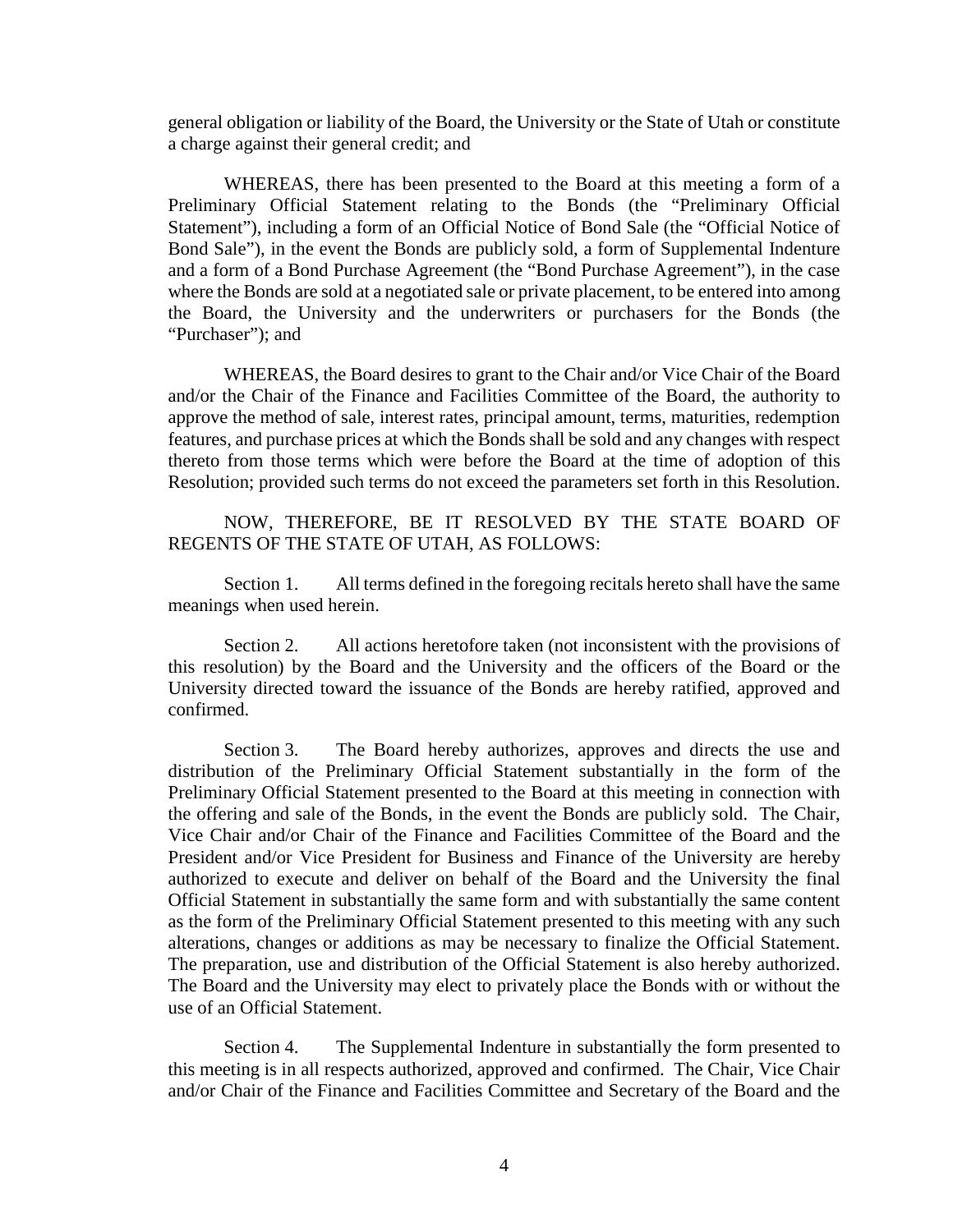President and/or Vice President for Business and Finance of the University are hereby authorized to execute and deliver the Supplemental Indenture in substantially the same form and with substantially the same content as the form of such document presented to this meeting for and on behalf of the Board and the University with such alterations, changes or additions as may be authorized by Section 8 hereof.

Section 5. For the purpose of providing funds to be used for (i) refunding the Refunded Bonds, (ii) funding a reserve fund and (iii) paying costs of issuance of the Bonds, the Board hereby authorizes the issuance of the Bonds, from time to time and in one or more series, in the aggregate principal amount of not to exceed \$43,000,000. The Bonds shall mature on such date or dates, be subject to redemption, and bear interest at the rates as shall be approved by the Chair or Vice Chair of the Board or the Chair of the Finance and Facilities Committee, all within the parameters set forth on Exhibit A attached hereto and incorporated herein by reference. The issuance of the Bonds shall be subject to the final advice of Bond Counsel and to the approval of the office of the Attorney General of the State of Utah. The Bonds authorized herein may be issued at any time and from time to time, prior to November 17, 2019 with the option of the Board to extend this authorization in the future.

Section 6. The form, terms and provisions of the Bonds and the provisions for the signatures, authentication, payment, registration, transfer, exchange, interest rates, redemption and number shall be as set forth in the Indenture. The Chair, Vice Chair and/or Chair of the Finance and Facilities Committee and the Secretary of the Board and the President and/or Vice President for Business and Finance of the University are hereby authorized to execute and seal by manual or facsimile signature the Bonds and to deliver the Bonds to the Trustee for authentication. All terms and provisions of the Indenture and the Bonds are hereby incorporated in this Resolution. The appropriate officials of the Board and the University are hereby authorized to execute and deliver to the Trustee the written order of the Board for authentication and delivery of the Bonds in accordance with the provisions of the Indenture.

Section 7. In the case where the Bonds are sold at a competitive sale pursuant to an Official Notice of Bond Sale, the Chair or Vice Chair of the Board and/or the Chair of the Finance and Facilities Committee and the President and/or Vice President for Business and Finance of the University are hereby authorized to execute and deliver a Certificate of Award (the "Certificate of Award") in substantially the same form and with substantially the same content as the form of the Certificate of Award presented at this meeting for and on behalf of the Board with final terms as may be established for the Bonds within the parameters set forth herein. In the case where the Bonds are sold at a negotiated sale or private placement, the Bond Purchase Agreement in substantially the form presented to this meeting is hereby authorized, approved and confirmed. The Chair or Vice Chair of the Board and/or the Chair of the Finance and Facilities Committee and the President and/or Vice President for Business and Finance of the University are hereby authorized to execute and deliver the Bond Purchase Agreement in substantially the same form and with substantially the same content as the form of the Bond Purchase Agreement presented at this meeting for and on behalf of the Board with final terms as may be established for the Bonds within the parameters set forth herein and with such alterations,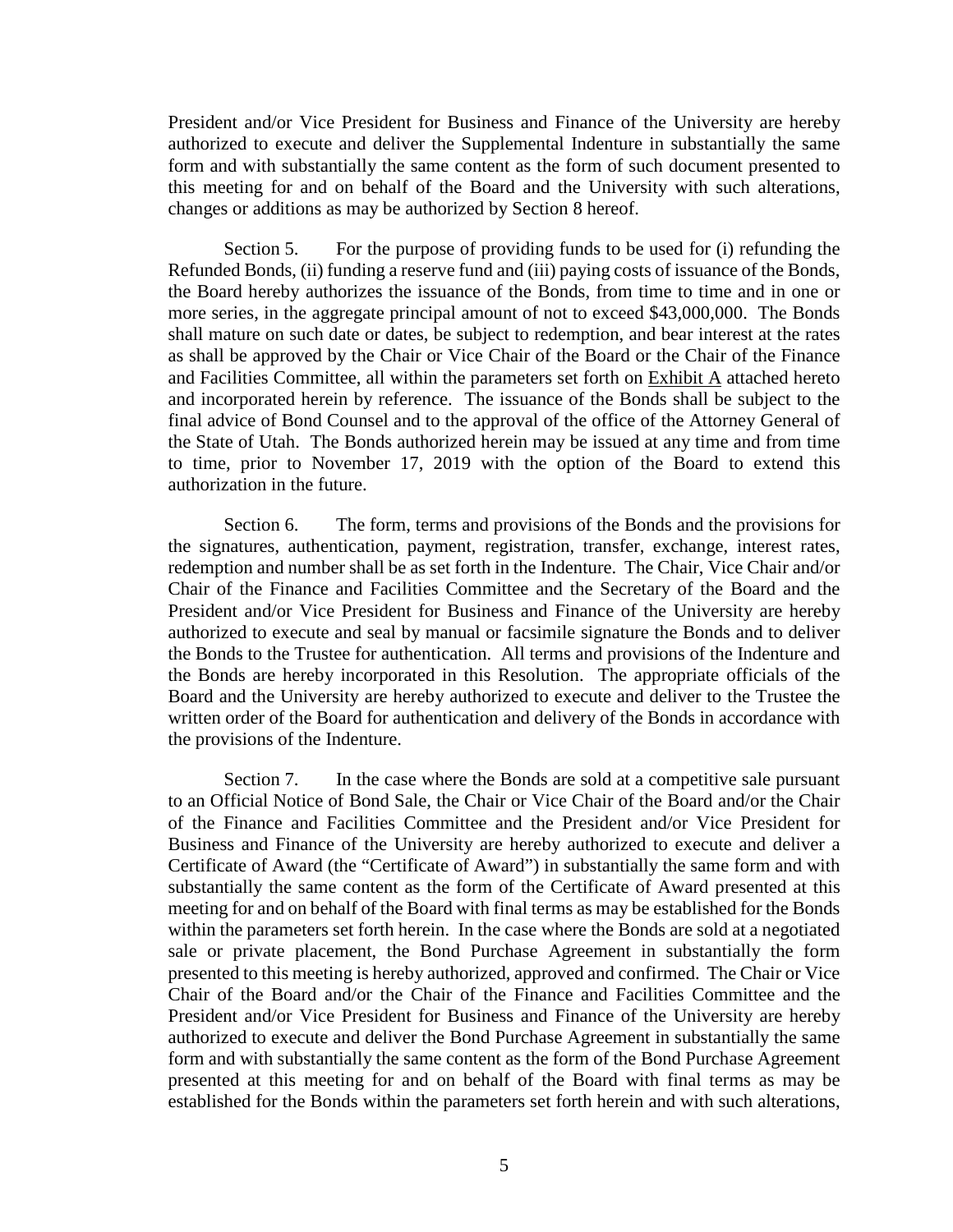changes or additions as may be necessary or as may be authorized by Section 8 hereof. The Chair or Vice-Chair of the Board and/or the Chair of the Finance and Facilities Committee and the President and/or Vice President for Business and Finance of the University are hereby authorized to specify and agree as to the final principal amounts, terms, discounts, maturities, interest rates, redemption features and purchase price with respect to the Bonds for and on behalf of the Board and the University and any changes thereto from those terms which were before the Board at the time of adoption of this Resolution, provided such terms are within the parameters set by this Resolution, with such approval to be conclusively established by the execution of the Certificate of Award or the Bond Purchase Agreement, as applicable, and the Supplemental Indenture. In the event that the foregoing officers determine that the Bonds should be privately placed, the Bond Purchase Agreement and Supplemental Indenture may be modified to conform to the agreement with such Purchasers, including agreement to pay breakage fees, default rates, taxable rates and other similar provisions customary in such placements, provided that such obligations are limited to the sources provided under the Indenture.

Section 8. The appropriate officials of the Board and the University, including without limitation the Chair or Vice Chair of the Board and/or the Chair of the Finance and Facilities Committee and the President and/or Vice President for Business and Finance of the University are authorized to make any alterations, changes or additions to the Indenture, the Bonds, the Bond Purchase Agreement, the Certificate of Award, the Official Notice of Bond Sale, the Preliminary Official Statement, the Official Statement, or any other document herein authorized and approved which may be necessary to correct errors or omissions therein, to complete the same, to remove ambiguities therefrom, to conform the same to other provisions of said instruments, to the provisions of this Resolution or any resolution adopted by the Board or the provisions of the laws of the State of Utah or the United States or to permit the private placement or public sale of the Bonds, to conform such documents to the terms established for the Bonds and to update such documents with current information and practices.

Section 9. The appropriate officials of the Board and the University, including without limitation the Chair, Vice Chair, the Chair of the Finance and Facilities Committee, Commissioner of Higher Education and Secretary of the Board and the President and/or Vice President for Business and Finance of the University, are hereby authorized and directed to execute and deliver for and on behalf of the Board and the University any or all additional certificates, documents (including an escrow agreement for refunding the Refunded Bonds) and other papers and to perform all other acts they may deem necessary or appropriate in order to implement and carry out the matters authorized in this Resolution and the documents authorized and approved herein.

Section 10. The appropriate officers of the Board and the University, including without limitation the Chair, Vice Chair, the Chair of the Finance and Facilities Committee, Commissioner of Higher Education and Secretary of the Board and the President and/or Vice President for Business and Finance of the University are hereby authorized to take all action necessary or reasonably required by the Indenture, the Preliminary Official Statement, the Official Statement, the Official Notice of Bond Sale, or the Bond Purchase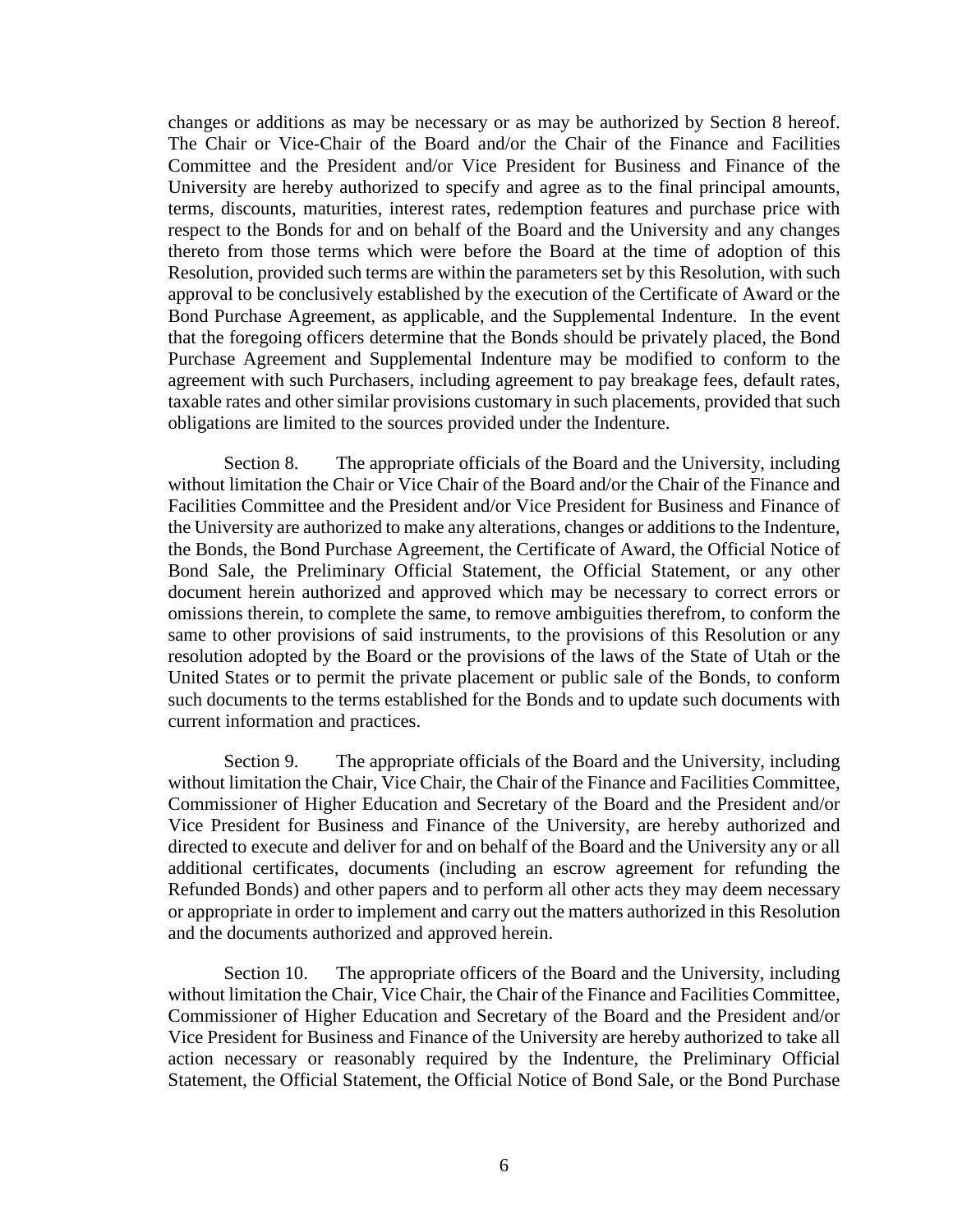Agreement to carry out, give effect to and consummate the transactions as contemplated thereby and are authorized to take all action necessary in conformity with the Act.

Section 11. Upon their issuance, the Bonds will constitute special limited obligations of the Board payable solely from and to the extent of the sources set forth in the Indenture. No provision of this Resolution, the Bonds, the Bond Purchase Agreement, the Official Statement, the Indenture or any other instrument executed in connection with the issuance of the Bonds, shall be construed as creating a general obligation of the Board or the University, or of creating a general obligation of the State of Utah or any political subdivision thereof, nor as incurring or creating a charge upon the general credit of the Board, the University, the State of Utah or any political subdivision thereof.

Section 12. In accordance with the provisions of the Section 11-27-4, Utah Code, the Board shall cause the following "Notice of Bonds to be Issued" to be (i) published one (1) time in the Deseret News, a newspaper of general circulation in the State of Utah, (ii) posted on the Utah Public Notice Website (http://pmn.utah.gov) and (iii) posted on the Utah Legal Notices website (www.utahlegals.com) created under Section 45- 1-101, Utah Code Annotated 1953, as amended, and shall cause a copy of this Resolution and the Indenture to be kept on file in the Board's office in Salt Lake City, Utah, for public examination during the regular business hours of the Board until at least thirty (30) days from and after the date of publication thereof. The "Notice of Bonds to be Issued" shall be in substantially the following form: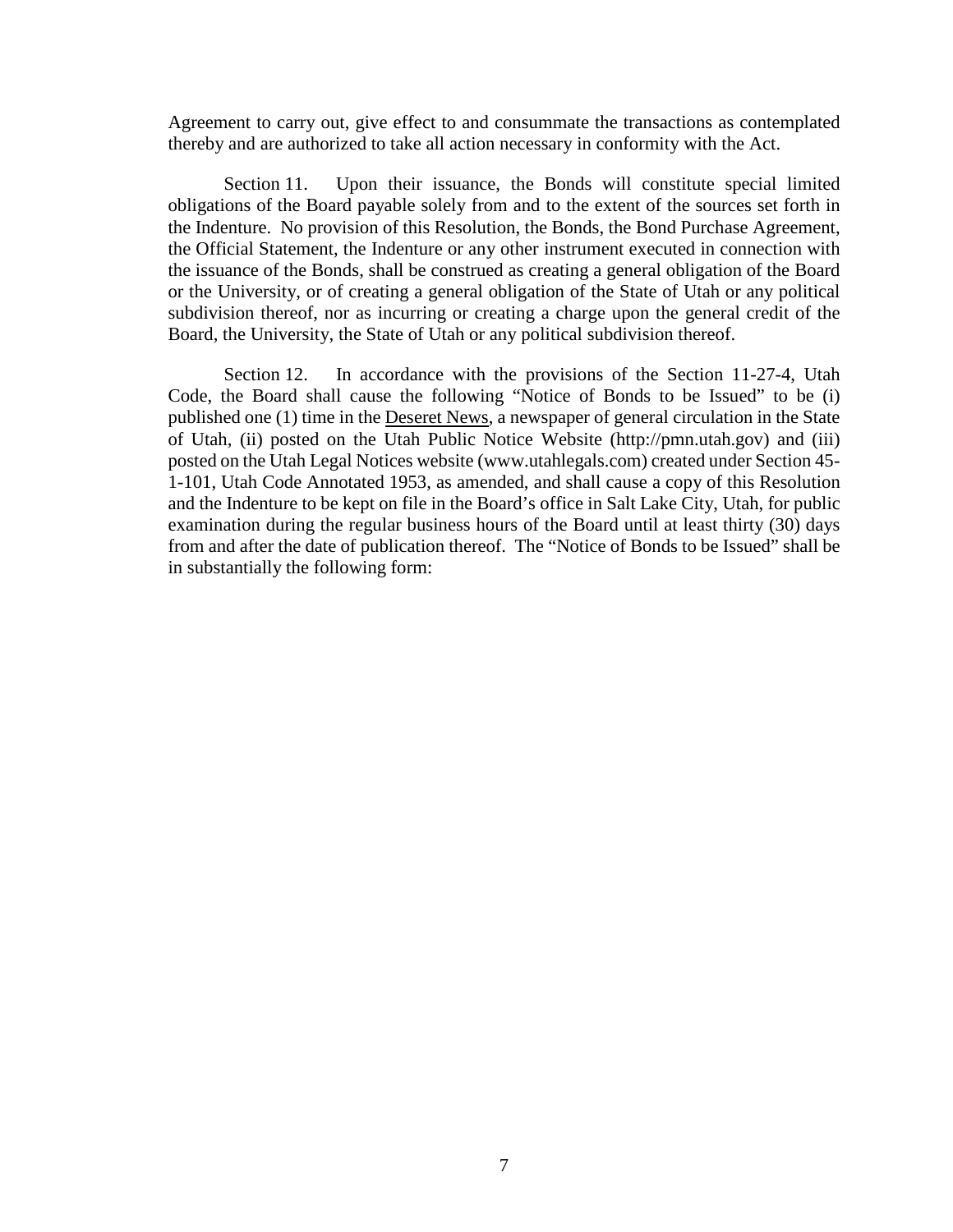#### NOTICE OF BONDS TO BE ISSUED

NOTICE IS HEREBY GIVEN pursuant to the provisions of the Utah Refunding Bond Act, Title 11, Chapter 27, Utah Code Annotated 1953, as amended, that on November 17, 2017, the State Board of Regents of the State of Utah (the "Board") adopted a resolution (the "Resolution") in which it authorized the issuance of the Board's Utah State University Student Building Fee Revenue Refunding Bonds (with such other or further designation as the officers of the Board may determine) (the "Bonds") in the aggregate principal amount of not to exceed forty-three million dollars (\$43,000,000), to bear interest at a rate or rates of not to exceed five percent (5.0%) per annum, to mature not later than twenty-seven (27) years from the date thereof and to be sold at a price or prices not less than 98% of the total principal amount thereof, for the purpose of refunding a portion of the Board's outstanding revenue bonds issued to finance facilities and improvements for Utah State University (the "University"), funding reserves and paying costs of issuance of the Bonds.

The Bonds are to be issued and sold by the Board pursuant to the Resolution, including as part of said Resolution a form of a General Indenture of Trust previously executed by the Board and the University and a Supplemental Indenture of Trust (collectively, the "Indenture").

The Bonds are secured by a pledge of certain student building fees of the University and certain funds held under the Indenture.

A copy of the Resolution and the Indenture are on file in the office of the Board at 60 South 400 West,  $5<sup>th</sup>$  Floor, Salt Lake City, Utah, where they may be examined during regular business hours of the Board from 8:00 a.m. to 5:00 p.m. for a period of at least thirty (30) days from and after the date of publication of this notice.

NOTICE IS FURTHER GIVEN that a period of thirty (30) days from and after the date of the publication of this notice is provided by law during which any person in interest shall have the right to contest the legality of the Resolution, the Indenture (but only as it relates to the Bonds), or the Bonds, or any provision made for the security and payment of the Bonds, and that after such time, no one shall have any cause of action to contest the regularity, formality or legality thereof for any cause whatsoever.

DATED this 17th day of November, 2017.

/s/ Loreen Olney **Secretary**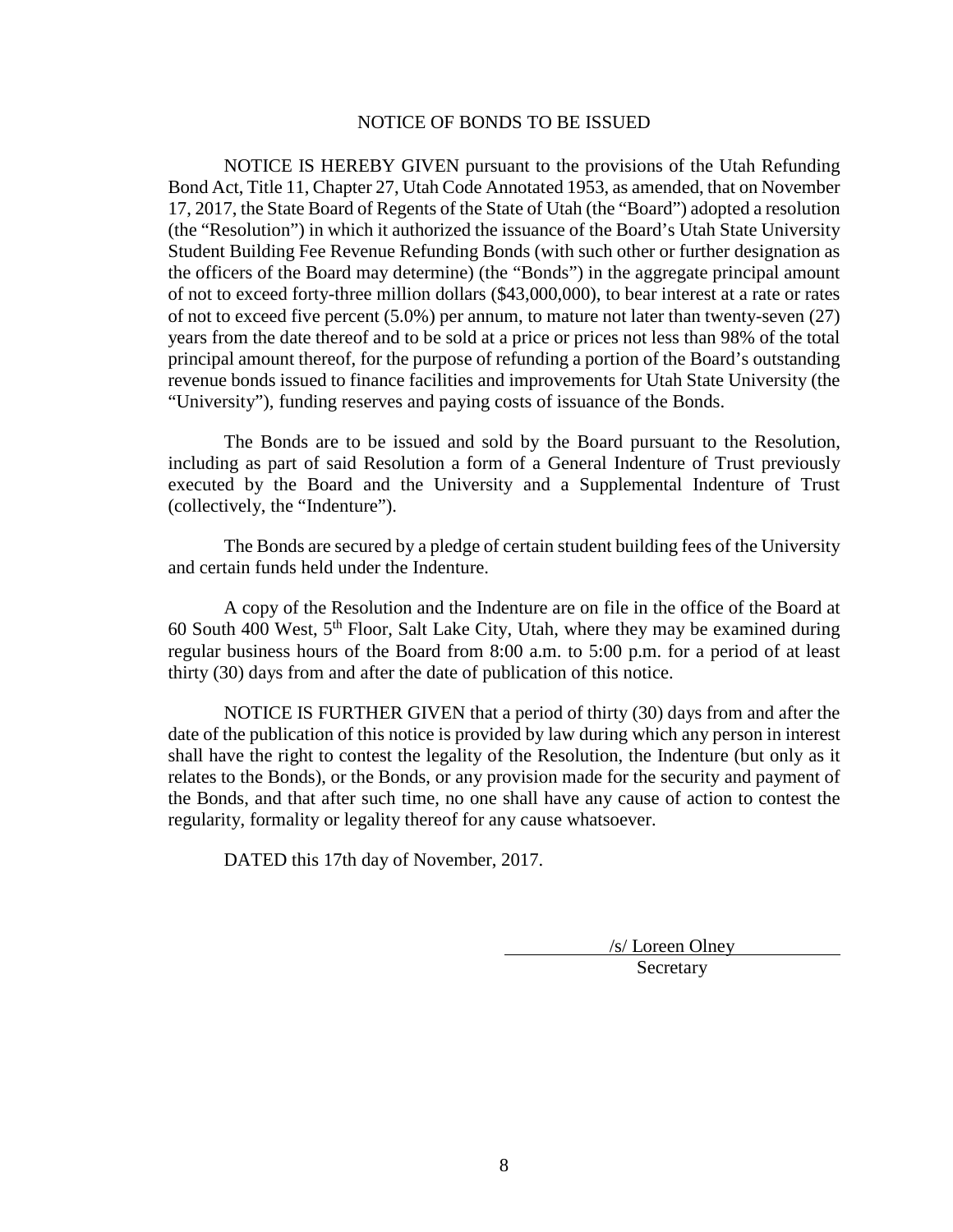Section 13. After the Bonds are delivered by the Trustee to or for the account of the Purchaser and upon receipt of payment therefor, this Resolution shall be and remain irrepealable until the principal of, premium, if any, and interest on the Bonds are deemed to have been fully discharged in accordance with the terms and provisions of the Indenture.

Section 14. If any provisions of this Resolution should be held invalid, the invalidity of such provisions shall not affect the validity of any of the other provisions of this Resolution.

Section 15. All resolutions of the Board or parts thereof inconsistent herewith, are hereby repealed to the extent only of such inconsistency. This repealer shall not be construed as reviving any bylaw, order, resolution or ordinance or part thereof.

Section 16. This Resolution shall become effective immediately upon its adoption.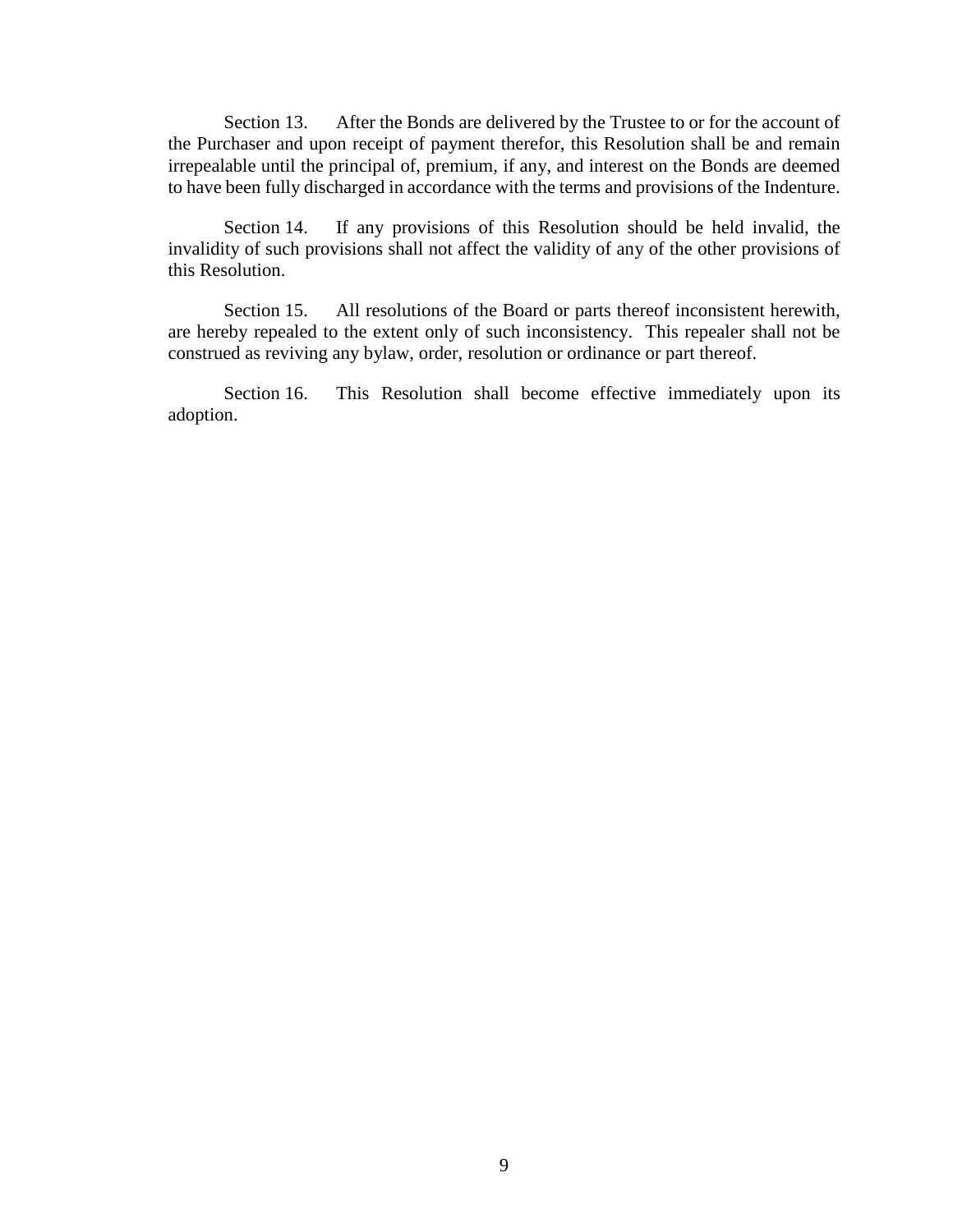### PASSED AND APPROVED BY THE STATE BOARD OF REGENTS OF THE STATE OF UTAH THIS 17TH DAY OF NOVEMBER, 2017.

STATE BOARD OF REGENTS OF THE STATE OF UTAH

Chair

ATTEST:

\_\_\_\_\_\_\_\_\_\_\_\_\_\_\_\_\_\_\_\_\_\_\_\_\_\_\_\_\_\_\_\_\_\_\_\_ Secretary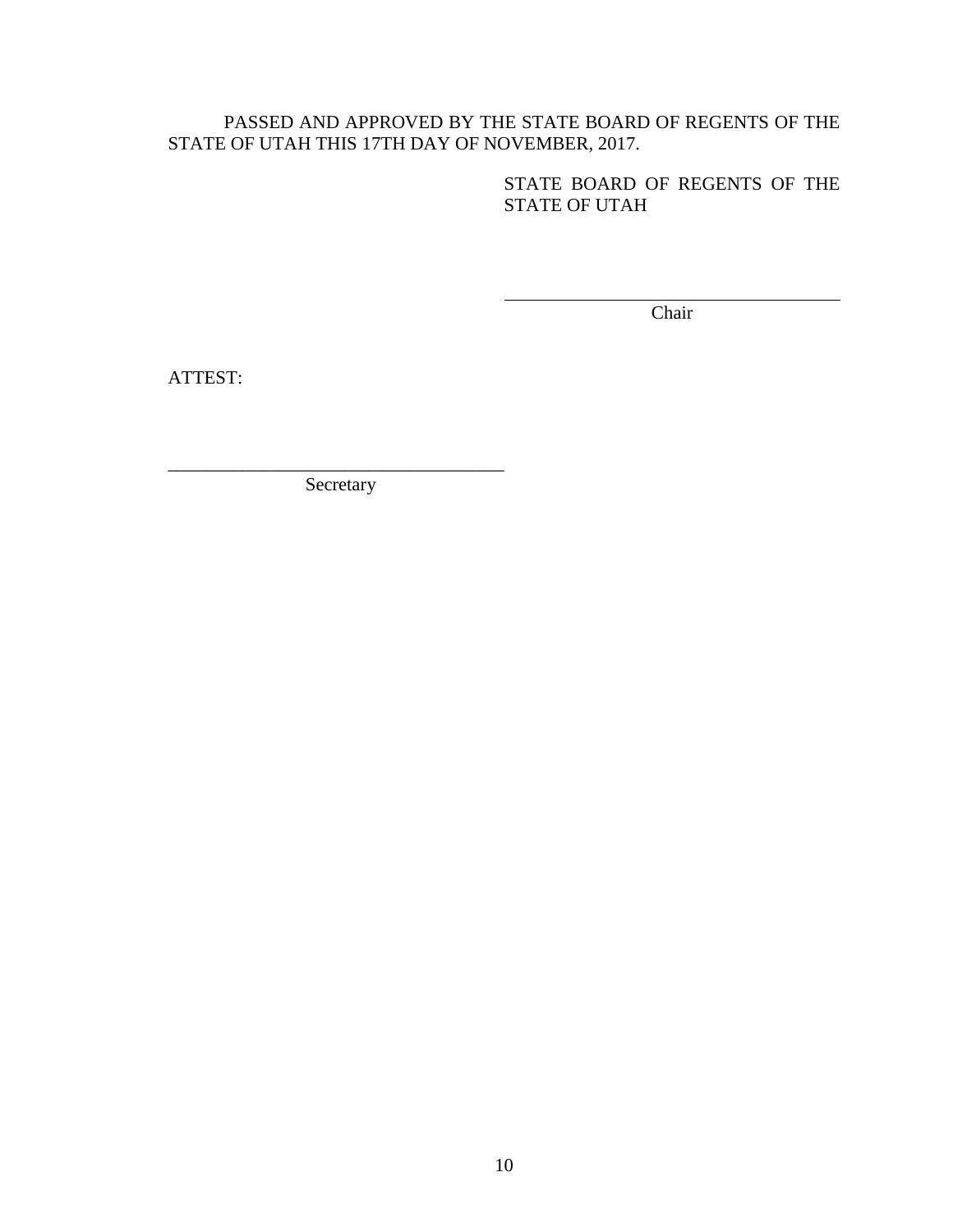After the conduct of other business not pertinent to the above, the meeting was, on motion duly made and seconded, adjourned.

Chair

ATTEST:

\_\_\_\_\_\_\_\_\_\_\_\_\_\_\_\_\_\_\_\_\_\_\_\_\_\_\_\_\_\_\_\_\_\_\_ Secretary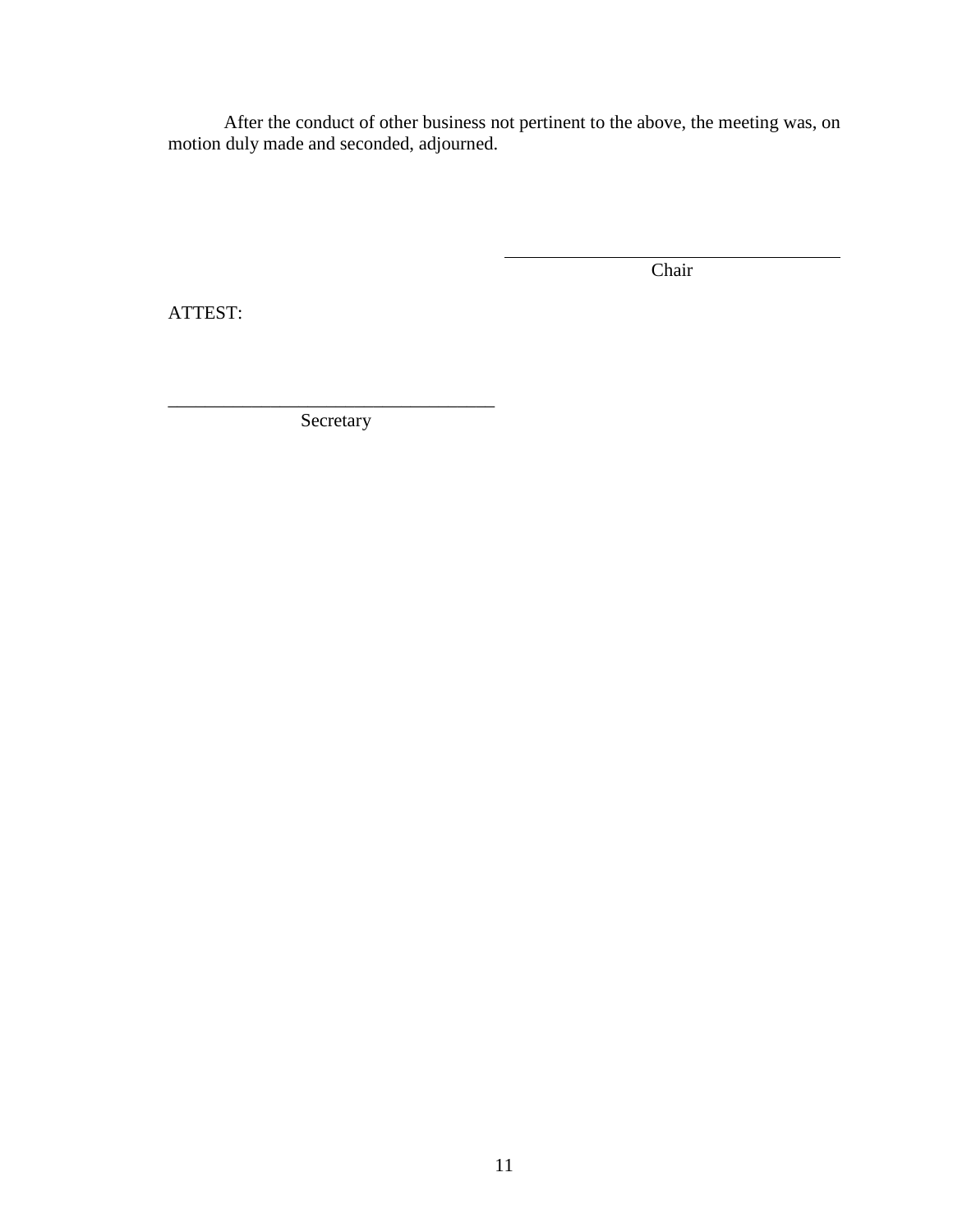### STATE OF UTAH (1)

: ss.

### COUNTY OF SALT LAKE )

I, Loreen Olney, do hereby certify that I am the duly qualified and acting Secretary of the State Board of Regents of the State of Utah.

I further certify that the above and foregoing constitutes a true and correct copy of an excerpt of the minutes of a meeting of said Board held on November 17, 2017 and of a resolution adopted at said meeting, as said minutes and resolution are officially of record in my possession.

IN WITNESS WHEREOF, I have hereunto subscribed my official signature and impressed hereon the official seal of said Board this 17th day of November, 2017.

Secretary

(SEAL)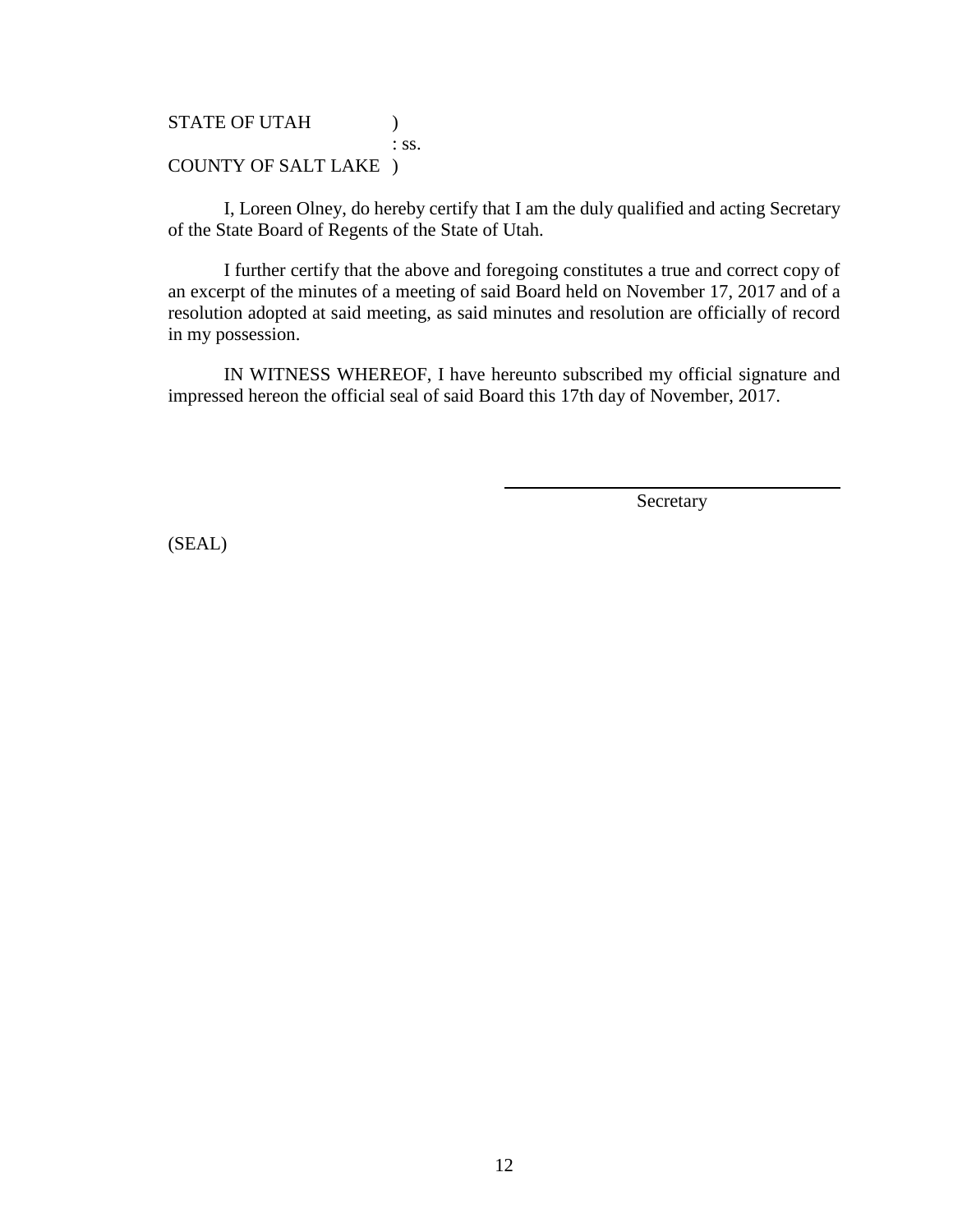#### STATE OF UTAH

: ss.

#### COUNTY OF SALT LAKE )

I, Loreen Olney, the undersigned, the duly qualified and acting Secretary of the State Board of Regents of the State of Utah, do hereby certify, according to the records of said State Board of Regents in my official possession, and upon my own knowledge and belief, that:

(a) in accordance with the requirements of Section 52-4-202, Utah Code Annotated 1953, as amended, public notice was given of the agenda, date, time and place of the November 17, 2017 public meeting held by the Members of the State Board of Regents by causing a Notice of Public Meeting, in the form attached hereto as Schedule 1 to be: (i) posted at the principal office of the State Board of Regents at 60 South 400 West, Salt Lake City, Utah, at least 24 hours prior to the convening of such meeting, said Notice of Public Meeting having continuously remained so posted and available for public inspection during the regular office hours of the State Board of Regents until the convening of the meeting; (ii) published on the Utah Public Notice Website (http://pmn.utah.gov), at least 24 hours prior to the convening of such meeting; and (iii) provided at least 24 hours prior to the convening of such meeting, to the Deseret News and The Salt Lake Tribune, newspapers of general circulation within the geographic jurisdiction of the State Board of Regents, pursuant to their subscription to the Utah Public Notice Website [\(http://pmn.utah.gov\)](http://pmn.utah.gov/), and to each local media correspondent, newspaper, radio station or television station which has requested notification of meetings of the State Board of Regents;

(b) in accordance with the requirements of Section 52-4-202, Utah Code Annotated 1953, as amended, public notice of the 2017-2018 Annual Meeting Schedule of the State Board of Regents was given, specifying the date, time and place of the regular meetings of the State Board of Regents scheduled to be held during said years, by causing a Notice of Annual Meeting Schedule for the State Board of Regents, in the form attached hereto as Schedule 2, to be (i) posted at the principal office of the State Board of Regents at 60 South 400 West, Salt Lake City, Utah on \_\_\_\_\_\_\_\_\_\_\_; (ii) published on the Utah Public Notice Website (http://pmn.utah.gov) during the current calendar year, and (iii) provided to a newspaper of general circulation within the geographic jurisdiction of the State Board of Regents pursuant to its subscription to the Utah Public Notice Website (http://pmn.utah.gov); and

(c) the State Board of Regents has adopted written procedures governing the holding of electronic meetings in accordance with Section 52-4-207 Utah Code Annotated 1953, as amended (a copy of which is attached hereto as Schedule 3). In accordance with said Section and the aforementioned procedures, notice was given to each member of the State Board of Regents and to members of the public at least 24 hours before the meeting to allow members of the State Board of Regents and the public to participate in the meeting, including a description of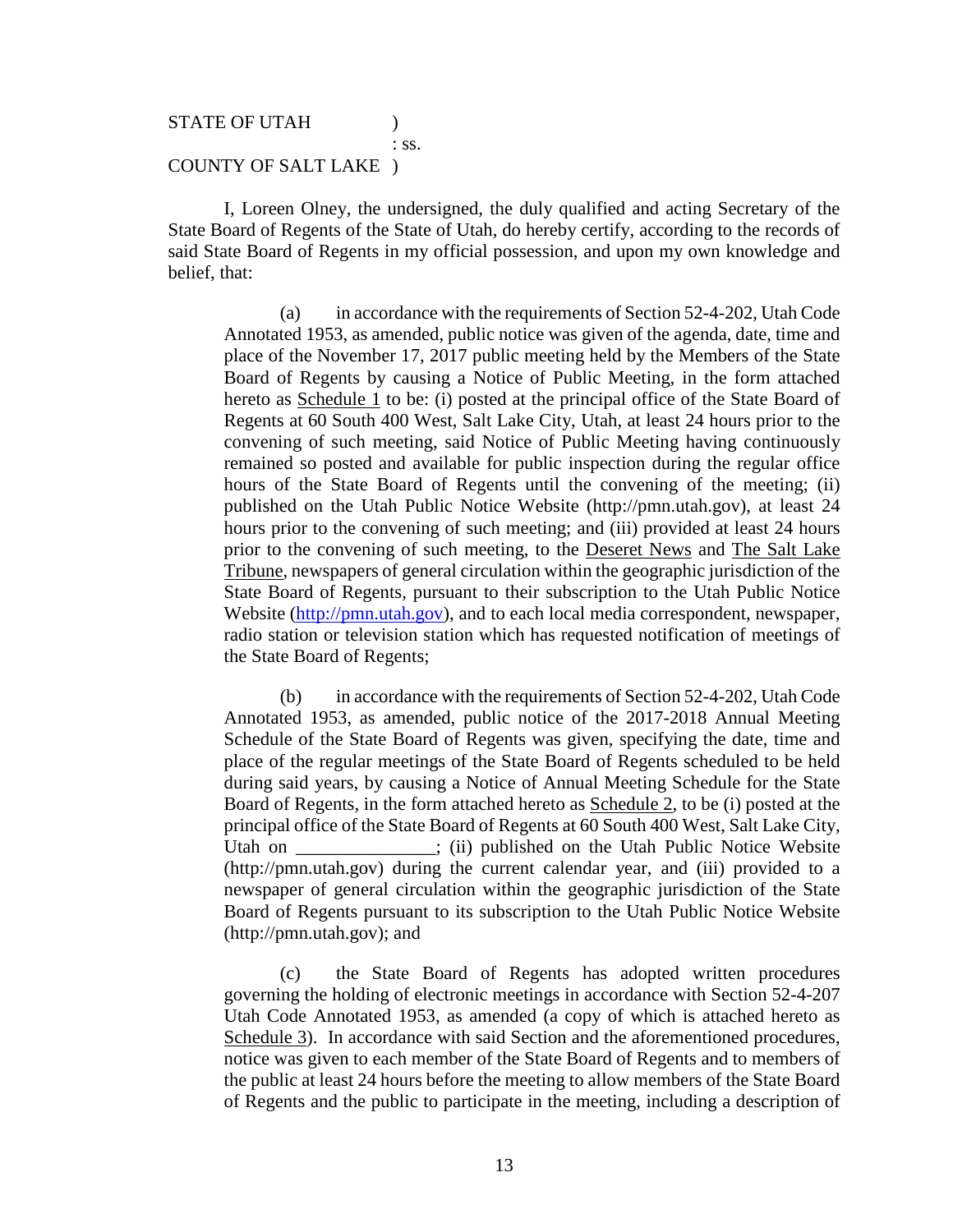how they could be connected to the meeting. The State Board of Regents held the meeting (the anchor location) in the building where it normally meets and provided space and facilities at the anchor location so that interested persons and the public could attend and participate.

IN WITNESS WHEREOF, I have hereunto subscribed my official signature and impressed hereon the official seal of the State Board of Regents of the State of Utah, this 17th day of November, 2017.

(SEAL)

Secretary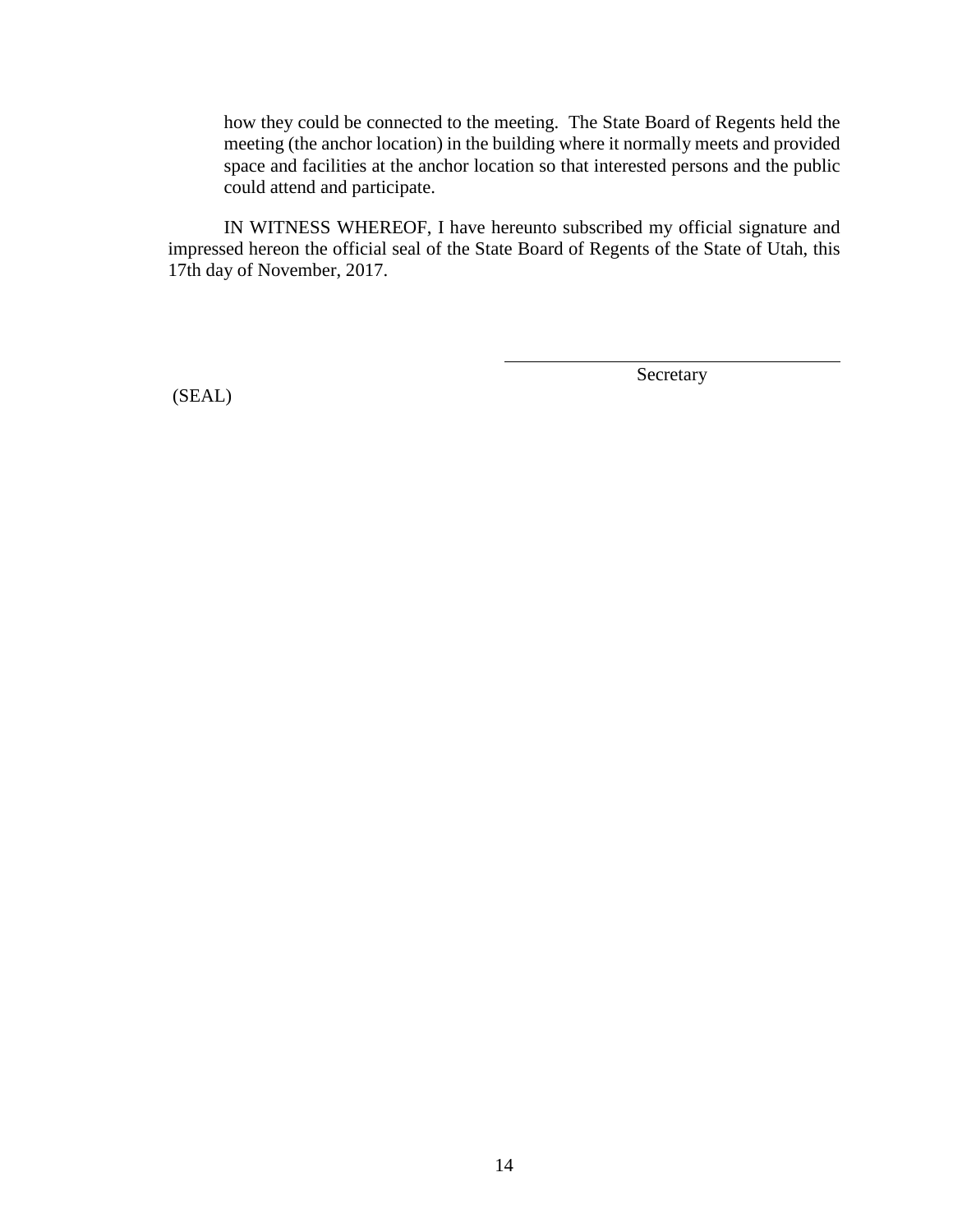# SCHEDULE 1

## NOTICE OF PUBLIC MEETING

(See Transcript Document No. \_\_\_)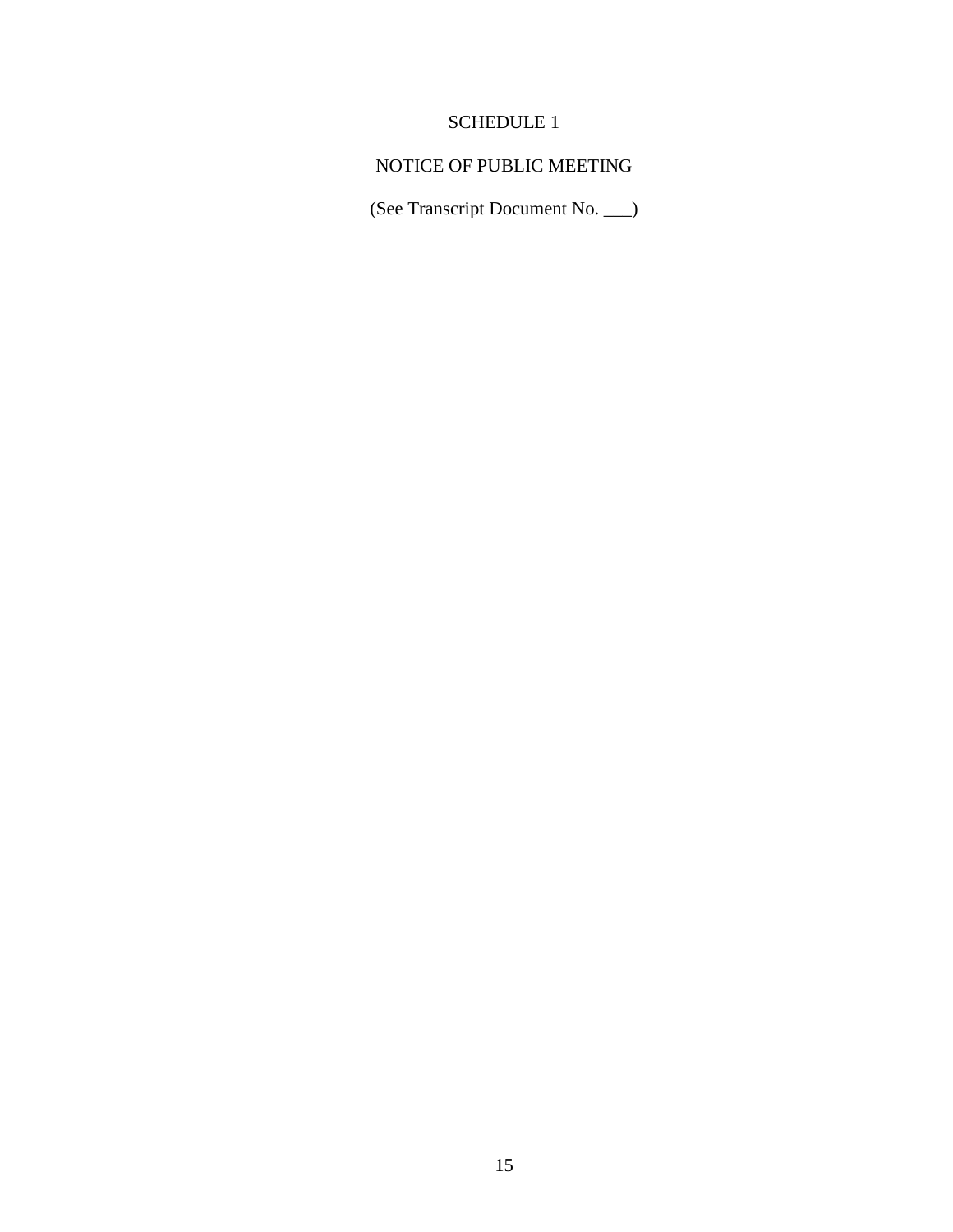### SCHEDULE 2

## NOTICE OF ANNUAL MEETING SCHEDULE

(See Transcript Document No. \_\_\_)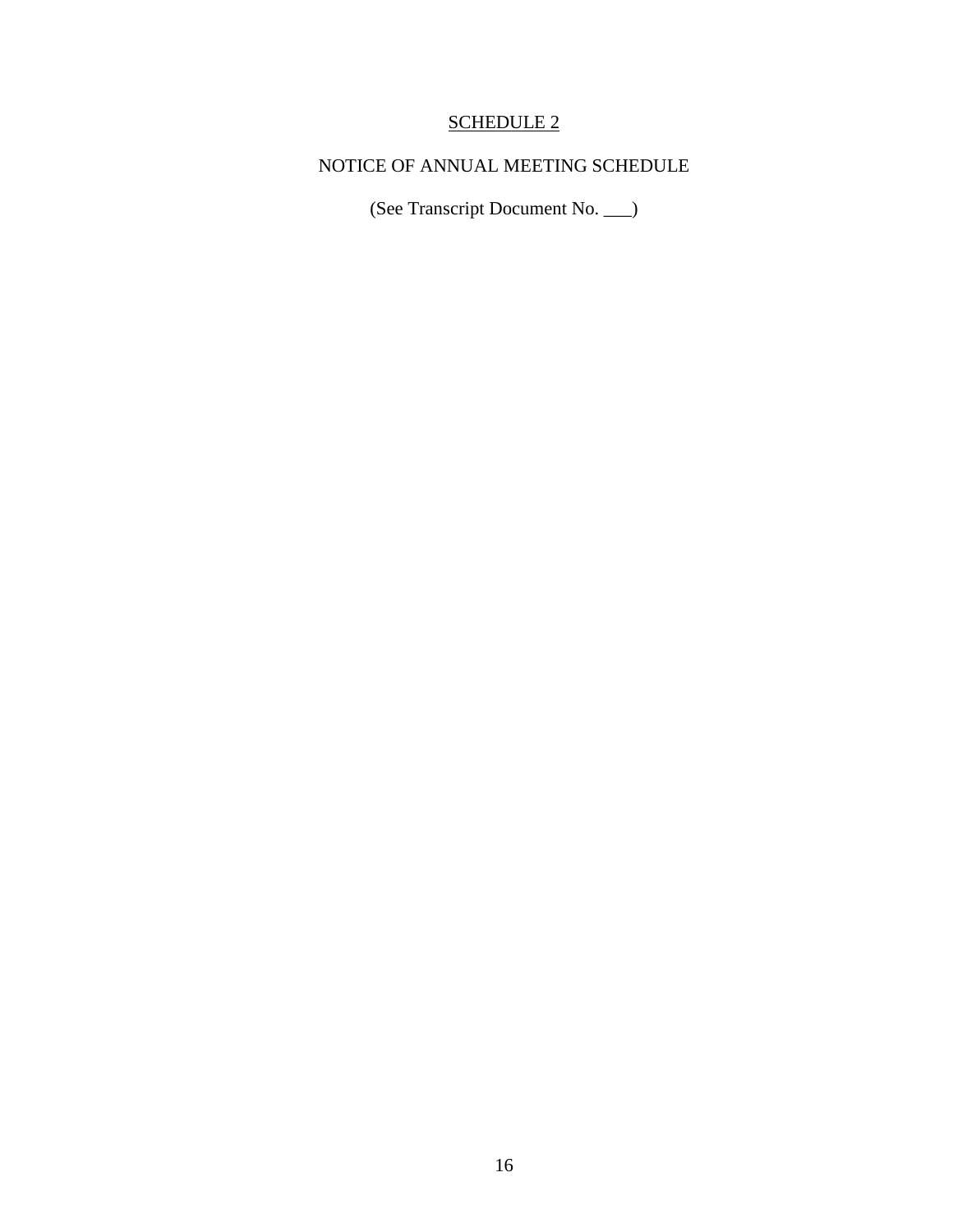### SCHEDULE 3

## ELECTRONIC MEETING POLICY